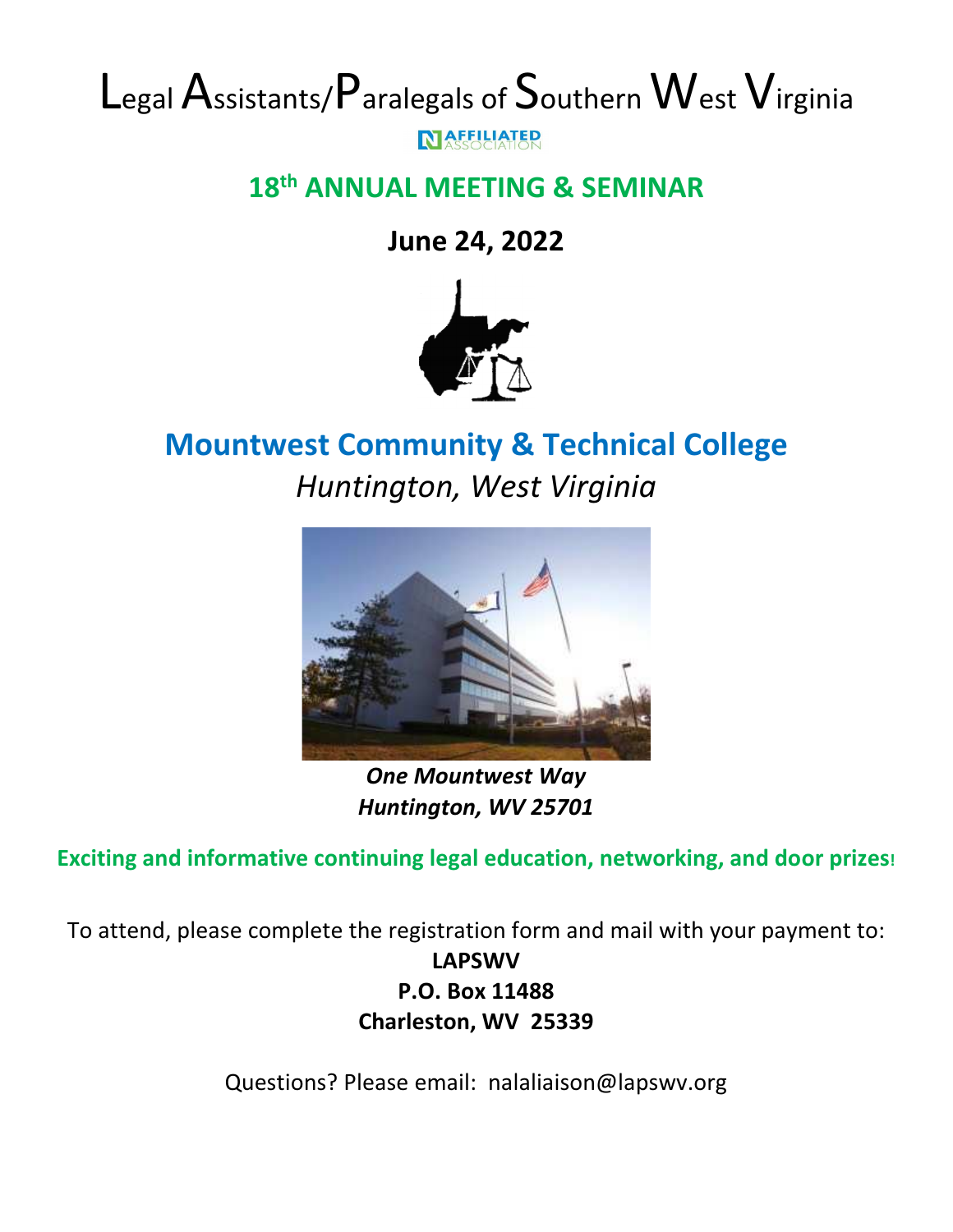#### **SCHEDULE OF EVENTS**

|                              | <b>*FREE* Welcome Reception</b>                                                                                |
|------------------------------|----------------------------------------------------------------------------------------------------------------|
| 6:00 p.m. $-8:00$ p.m.       | Reconnect with LAPSWV                                                                                          |
|                              | Join us for light hors d'oeuvres and drinks and reconnect with seminar                                         |
|                              | attendees, vendors, and members of the legal community!                                                        |
| <b>FRIDAY, JUNE 24, 2022</b> |                                                                                                                |
| $8:00$ a.m. $-8:45$ a.m.     | <b>Registration and Continental Breakfast</b>                                                                  |
| $8:45$ a.m. $-9:00$ a.m.     | <b>Welcome Remarks</b>                                                                                         |
|                              | Patricia Schoolcraft, ACP, LAPSWV President                                                                    |
|                              | Jill I. Francisco, ACP, LAPSWV NALA Liaison                                                                    |
| $9:00$ a.m. $-10:00$ a.m.    | "Embracing the New Normal - Depositions, Hearings and Trials beyond                                            |
|                              | the Pandemic"                                                                                                  |
|                              | Marc E. Williams, Esquire                                                                                      |
| $10:00$ a.m. $-10:15$ a.m.   | <b>Vendor / Coffee Break</b>                                                                                   |
| $10:15$ a.m. $-11:45$ a.m.   | "Technology Today What you Need to Know about Cybersecurity and                                                |
|                              | How to Protect Yourself (work and home)"                                                                       |
|                              | <b>Edward Carroll, CIO</b>                                                                                     |
| 12:00 p.m. $-$ 1:15 p.m.     | Lunch / Annual Meeting / Elections / Awards / Door Prizes                                                      |
|                              | "NALA - Certification, Education, and Membership"                                                              |
|                              | Melissa J. Hamilton, ACP, NALA President                                                                       |
|                              |                                                                                                                |
|                              | <b>Vendor / Snack Break</b>                                                                                    |
| $2:00$ p.m. $-3:00$ p.m.     | "Family Law"                                                                                                   |
|                              | Sarah E. Dixon, Esquire                                                                                        |
| $3:00$ p.m. $-4:00$ p.m.     | "Life Outside the Law Firm: How Litigation Skills Open the Door to Alternative                                 |
|                              | <b>Career Options"</b>                                                                                         |
|                              | Sarah Walling, Esquire                                                                                         |
|                              | "Ethics"                                                                                                       |
|                              | Kristin Halkias, Esquire                                                                                       |
| 5:00 p.m.                    | <b>Closing Remarks / Door Prizes</b>                                                                           |
|                              | Patricia Schoolcraft, ACP, LAPSWV President                                                                    |
|                              | <b>THURSDAY, JUNE 23, 2022</b><br>1:15 p.m. $-$ 1:45 p.m.<br>1:45 p.m. $-$ 2:00 p.m.<br>4:00 p.m. $-5:00$ p.m. |

## Continuing Legal Education (CLE) Credit: 5.5 total Hours